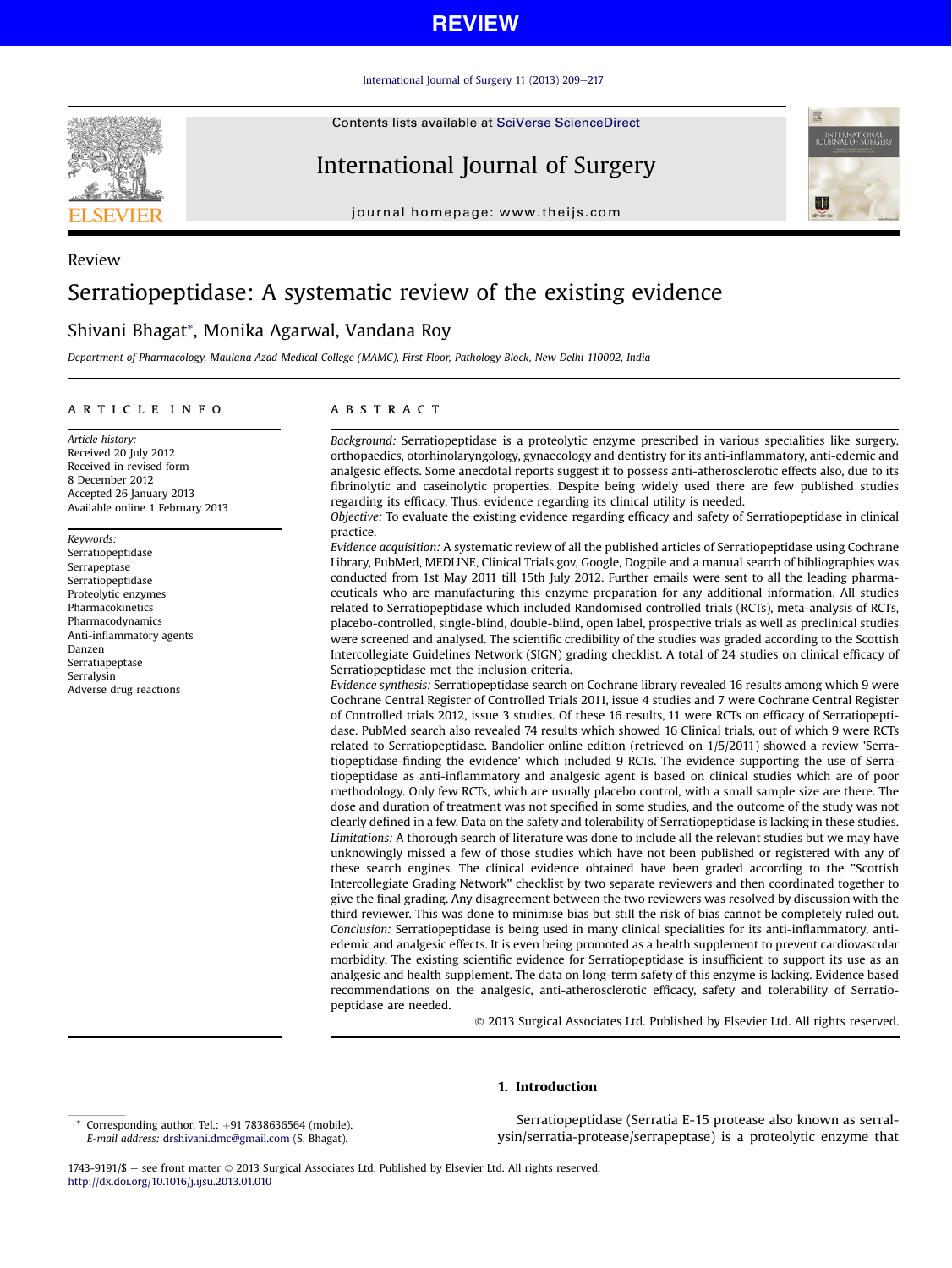has been used for reducing inflammation.<sup>1–[7](#page-7-0)</sup> Enteric coated oral formulation of this enzyme is being used commonly in various specialities like surgery, orthopaedics, otolaryngology, gynaecology and dentistry for its anti-inflammatory and anti-edemic properties. The use of enzymes like trypsin, $8$  chymotrypsin, $9$  bromelain $10$  as anti-inflammatory agents came into practice after it was observed during 1950s in USA that parenteral trypsin could be used to relieve post-surgical inflammation and that due to traumatic injury caused by sports $8$  as well as inflammation due to conditions like rheumatoid arthritis, ulcerative colitis, and atypical viral pneumonia.

This observation was soon followed by the use of Serratio-peptidase<sup>[2](#page-7-0)</sup> for its anti-inflammatory effects in Japan for the first time. Later during 1960s these parenteral enzyme formulations were replaced by their enteric coated successors to be used orally. During 1980s and 1990s it was proposed by separate research conducted in Europe and Japan that Serratiopeptidase was the most effective agent in reducing inflammation among all other enzyme preparations.[1,3](#page-7-0) Serratiopeptidase hence, has been used for almost 40 years in Japan and Europe for pain and inflammation due to arthritis, trauma, surgery, sinusitis, bronchitis, carpal tunnel syndrome and painful swelling of breasts. Apart from its antiinflammatory activity, Serratiopeptidase is also said to possess analgesic and anti-atherosclerotic effects. This systematic review is an attempt to critically examine the available evidence which exists as regards the efficacy and safety of Serratiopeptidase.

## 2. Evidence acquisition

## 2.1. Search criteria

To identify articles, we systematically searched electronic databases and commercial websites for published and unpublished studies, applied inclusion criteria and performed quality appraisals. The databases searched include the Cochrane Library, PubMed, MEDLINE, the Controlled trials registry Clinical Trials.gov, Google, Dogpile. A manual search from reference lists of relevant articles was conducted and Pharmaceutical companies were contacted through emails for additional information on pharmacokinetics, pharmacodynamics, efficacy and safety of Serratiopeptidase. The following search terms were used either independently of each other or in combinations: Serratiopeptidase, serrapeptase, serratiopeptidase, proteolytic enzymes, pharmacokinetics, pharmacodynamics, anti-inflammatory agents, danzen, serratiapeptase, serralysin, adverse drug reactions.

#### 2.2. Inclusion criteria

Eligible studies were required to report results on Serratiopeptidase efficacy and safety. All articles available on efficacy were included. All articles were required to be complete and available in english. Studies were selected for inclusion in our systematic review if they met the inclusion criteria: double-blind, single-blind, open label, placebo-controlled, randomised controlled trials, metaanalysis of RCTs, prospective trials or preclinical studies.

A total of 24 studies on clinical efficacy of Serratiopeptidase met the inclusion criteria. Among which 18 were clinical trials (including 14 RCTs, 3 prospective trials and in 1 trial study design not stated) and 6 were preclinical animal studies. As Serratiopeptidase has been in clinical use for inflammation and pain for a number of years and is being promoted these days for its antiatherosclerotic effects also. But data on its analgesic and antiatherosclerotic efficacy was found to be lacking. The RCTs were only a few in numbers (14 RCTs in total excluding the duplicated studies, 11 RCTs found on Cochrane Library and 9 on PubMed search). They had a limited population, not more than 150 patients per group in any of the studies and were of short duration. Therefore prospective studies as well as preclinical studies were also included to appraise evidence on efficacy of Serratiopeptidase.

#### 2.3. Quality appraisal

Critical appraisal of studies was conducted using  $PRISMA<sup>11</sup>$ statement (Fig. 1) while the Scottish Intercollegiate Guidelines Network  $(SIGN)^{12}$  grading for RCTs was used for original studies by two separate reviewers and then coordinated together to validate the final grading. This was done to facilitate transparent and comprehensive reporting of results. Any disagreement between the two reviewers was resolved by discussion with the third reviewer.



Fig. 1. Preferred reporting items for systematic reviews and meta-analysis (PRISMA)<sup>[11](#page-7-0)</sup> flow diagram of studies included in the review of efficacy of serratiopeptidase.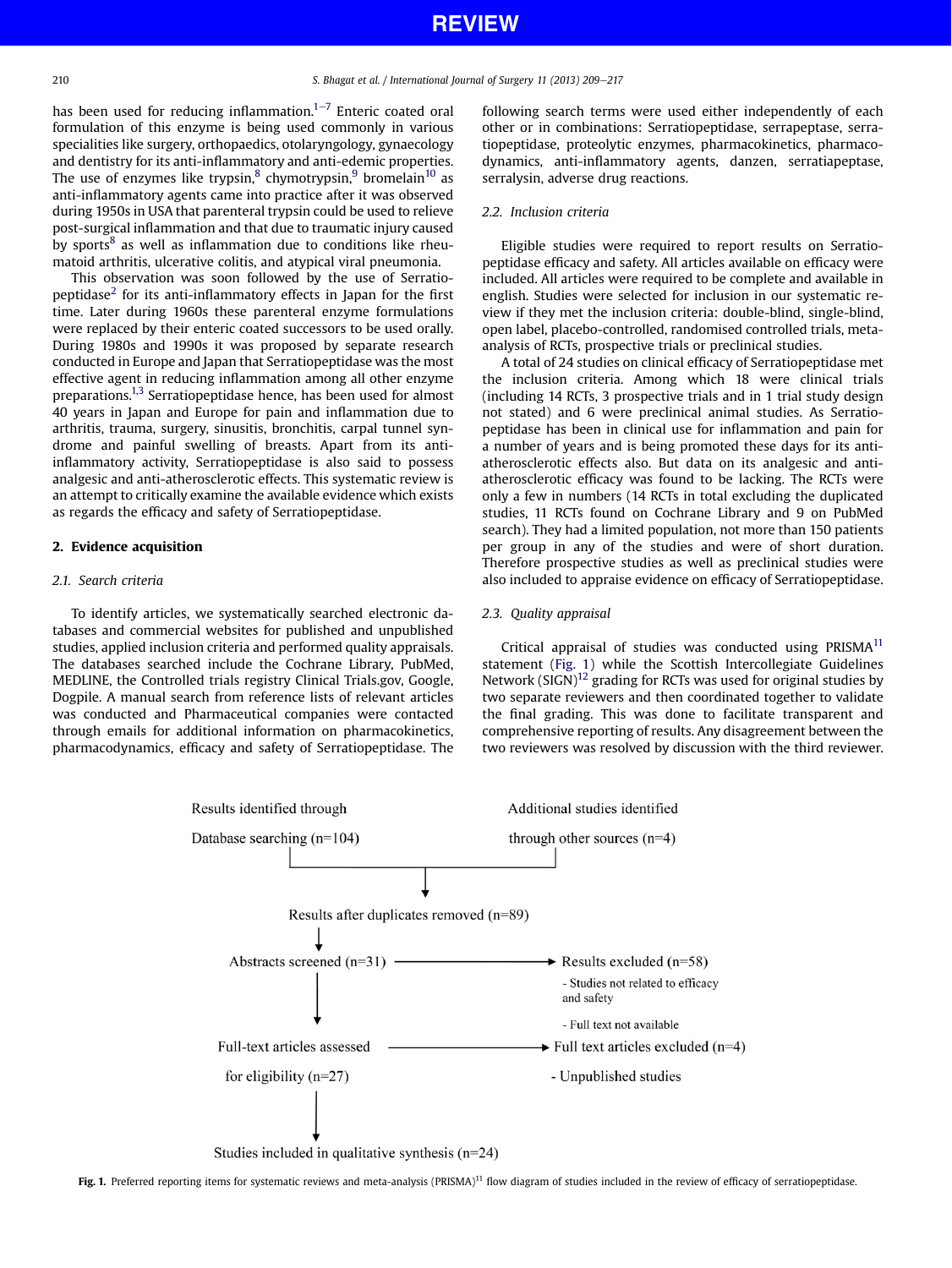## 3. Evidence synthesis

Search on Cochrane Library database using keyword 'Serratiopeptidase' revealed 16 results among which 8 were RCTs related to efficacy of Serratiopeptidase. A repeated search on the same database using keyword 'Serrapeptase' revealed 9 results among which 6 were RCTs. Therefore, a total of 11 RCTs were included in our review excluding those which were duplicated and where full text was not available.

PubMed search using keywords 'Serratiopeptidase' or 'Serrapeptase' revealed 74 results which showed 16 clinical trials out of which 9 were RCTs related to efficacy of Serratiopeptidase. Thus, a total of 14 RCTs were included in our review. Only those studies were included which were published and where full text was available excluding those with duplicate results. Various published studies have reflected the use of Serratiopeptidase for its antiinflammatory, anti-edemic and analgesic effects. Some anecdotal studies suggest it to possess anti-atherosclerotic effects also.

There were 6 clinical studies [\(Table 1](#page-3-0)) supporting the antiinflammatory effects of Serratiopeptidase. But among these clinical trials the dose and duration of therapy was not specified in 2 of these studies and were having small sample size, 3 were placebocontrolled trials, while 1 study with active comparator Seaprose S (SAP) had shown Seaprose S to be better than Serratiopeptidase. There were 3 studies in dental patients to see the postoperative anti-inflammatory effects of Serratiopeptidase ([Table 1\)](#page-3-0).

In one study by Khateeb et al.,  $^{24}$  Serratiopeptidase + Paracetamol combination was compared to  $Placebo + Parameter$  Paracetamol in patients after surgical removal of impacted third molars. It was concluded that Serratiopeptidase  $+$  paracetamol group showed significant reduction in extent of cheek swelling and pain, but there was no difference in mean maximal interincisal distance between the two groups. Similar study by Chopra et al. $^{25}$  $^{25}$  $^{25}$  comparing Serratiopeptidase with ibuprofen/betamethasone/paracetamol/placebo showed serratiopeptidase group to have less mean pain scores and swelling as compared to placebo but the difference was not statistically significant. Moreover, serratiopeptidase was not superior when compared to ibuprofen and betamethasone. The third study by Surachai et al. $^{26}$  $^{26}$  $^{26}$ in patients with postoperative swelling after removal of impacted molars did not show any significant difference in degree of facial swelling in the Serratiopeptidase and no medication groups. It was a trial with small sample size and study design not mentioned.

Further 5 studies in different otorhinolaryngology pathologies $1,16-20$  $1,16-20$  $1,16-20$  have tried to explore the mucolytic properties of serratiopeptidase. Two were placebo-controlled trials, among which one study<sup>1</sup> showed Serratiopeptidase reduced the symptoms of severity of pain, amount and purulence of secretions but in the second study<sup>16</sup> outcomes were unclear. Another prospective, open label study<sup>[19](#page-7-0)</sup> showed Serratiopeptidase to reduce the viscosity but not the elasticity of secretions in patients of chronic sinusitis. Similarly, one study<sup>[20](#page-7-0)</sup> in chronic airway disease patients compared Serratiopeptidase with non-treatment group and concluded it to reduce sputum viscosity, elasticity and neutrophil count. There was only one study<sup>[17](#page-7-0)</sup> in chronic respiratory disease patients with difficulty in expectoration, where Serratiopeptidase was compared with an active comparator Seaprose S and this study showed Seaprose S to be better than Serratiopeptidase in relieving difficulty in expectoration and specific symptoms.

In some studies<sup>[21](#page-7-0)-[23](#page-7-0)</sup> the role of Serratiopeptidase in increasing the effective concentration of antimicrobials in different tissues was studied. These showed that Serratiopeptidase increased the concentration of antimicrobials in tissues. But among these studies, one was prospective open label trial.<sup>[21](#page-7-0)</sup> One of the studies<sup>[22](#page-7-0)</sup> did not mention the duration of therapy and other was a randomised, open label trial in which Serratiopeptidase  $+$  cefotiam was administered for prophylaxis before surgery, but again duration of treatment was not given.

Bandolier<sup>27</sup> online edition (retrieved on  $1/5/2011$ ) showed a review "Serratiopeptidase-finding the evidence". This review concluded that there were no trials of Serratiopeptidase for treatment of back pain, neither there were any trials for its use in heart attack and stroke. Among the 9 RCTs included in this review which were generally said to be of poor methodological quality, five studies were described as double-blind: one was completely un-interpretable, three methodologically weak studies were positive and one trial of apparent high quality was negative.

#### 3.1. Evidence from clinical and preclinical studies

A total of 24 studies on efficacy of Serratiopeptidase were included which met the inclusion criteria. Among these 18 were clinical and 6 were preclinical studies ([Tables 1 and 2](#page-3-0)).

#### 3.2. Clinical evidence

Serratiopeptidase has been used in Surgery (Traumatic and postoperative inflammation, $4,14$  venous inflammatory disease, $15$  $cystitis$ , epididymitis $34$ ), Orthopaedics (Traumatic swelling after sports injury, $4$  carpal tunnel syndrome, $7$  osteoarticular infection to increase antibiotic concentration at infection site $^{21}$  $^{21}$  $^{21}$ ), Otolaryngology (Sinusitis, rhinitis, laryngitis, bronchitis, inadequate expectoration of sputum in bronchial asthma<sup>1,19,20</sup>), Gynaecology (Engorgement of breasts<sup>5,35</sup>), Dentistry (Anti-inflammatory and to increase antibiotic concentration at site of infection in periodontitis, $36$  pericoronitis of wisdom tooth $^{25}$ ).

The evidence from clinical studies has been graded according to the checklist given by the Scottish Intercollegiate Guidelines Net-work (SIGN).<sup>[12](#page-7-0)</sup> The grading showed that the studies supporting the anti-inflammatory and analgesic role of Serratiopeptidase are generally of poor methodology. Firstly the number of studies are only few. Secondly, the studies which are there, either have a small sample size (not more than 150 patients per group in any of the studies) or are of short duration. Moreover, the studies are mostly placebo-controlled trials and lack an active comparator. Also the eligibility criteria and outcome variables are not well defined and finally the statistical methods used for analysing the significance level have not been explained [\(Table 1\)](#page-3-0).

## 3.3. Studies in animals

The studies in animals are very few. These have only demonstrated the anti-inflammatory effects of Serratiopeptidase. No specific model has been used in any of these studies to screen for the analgesic and anti-atherosclerotic effects of this enzyme in particular [\(Table 2](#page-5-0)). In 3 animal studies $28-30$  $28-30$  $28-30$  Serratiopeptidase was shown to increase the antimicrobial concentration at the site of infection. While in 2 studies $32,33$  using anti-inflammatory animal models it was shown that Serratiopeptidase demonstrated significant anti-inflammatory activity when compared to chymotrypsin, trypsin, aspirin and diclofenac. In another study, $31$  where Serratiopeptidase was compared to active comparator seaprose. Both enzymes showed reduction in viscosity of sputum, but the duration of therapy was not mentioned.

## 4. Source

Serratiopeptidase is derived from non-pathogenic enterobacteria belonging to genus Serratia species E-15. This microorganism was originally isolated during late 1960s from the intestines of silkworm Bombyxmori which is its natural habitat.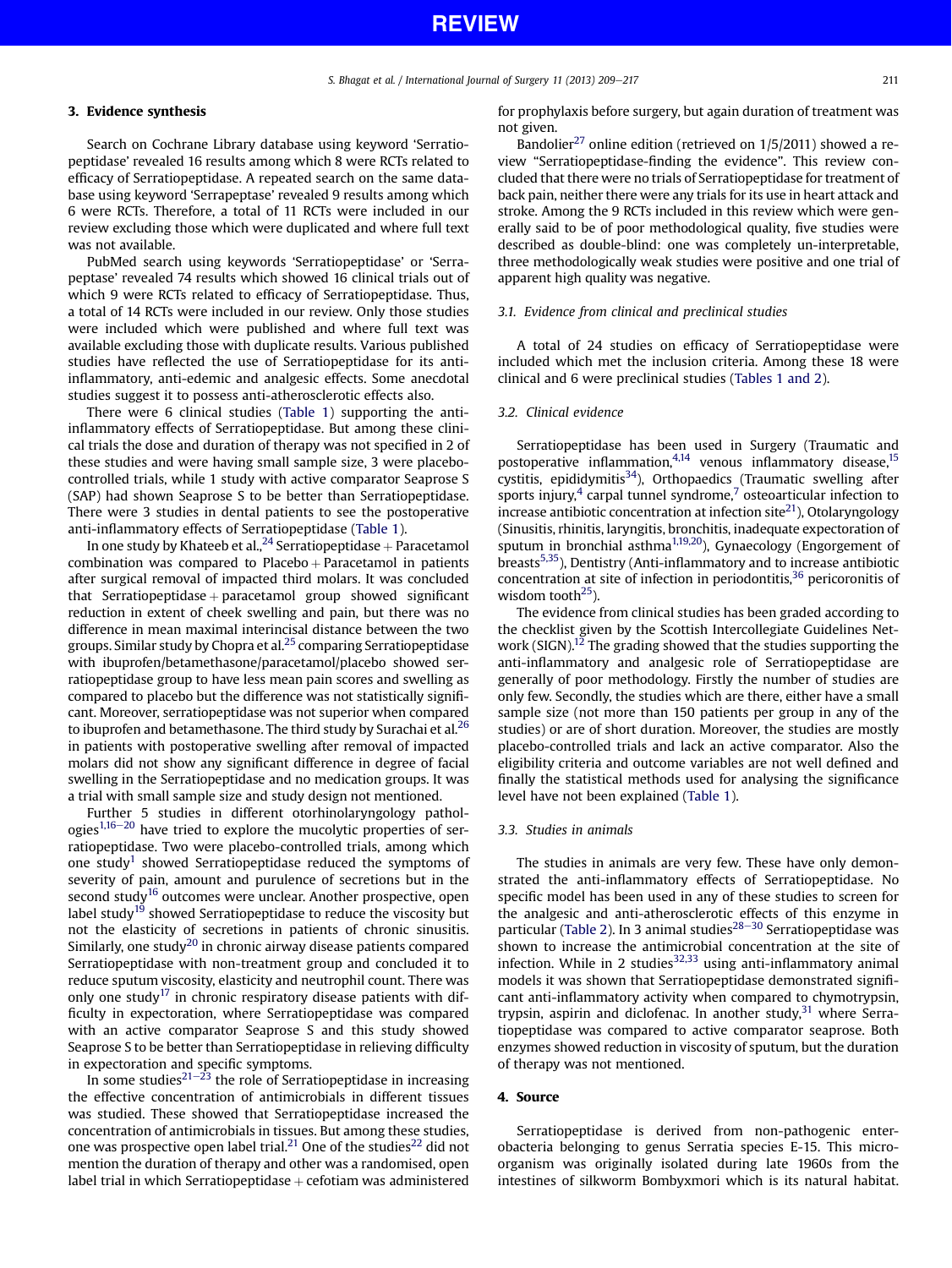<span id="page-3-0"></span>

**Table 1**<br>Evidence from clinical and preclinical studies (clinical studies).

| Clinical<br>trial                                                           | Condition                                                                                        | No. of patients                                                                | Study design                                                       | Treatment                                                                                              | Control                                              | Duration     | Outcome                                                                                                                                                                                       | Sign for<br>grading<br>evidence |  |
|-----------------------------------------------------------------------------|--------------------------------------------------------------------------------------------------|--------------------------------------------------------------------------------|--------------------------------------------------------------------|--------------------------------------------------------------------------------------------------------|------------------------------------------------------|--------------|-----------------------------------------------------------------------------------------------------------------------------------------------------------------------------------------------|---------------------------------|--|
| Grading of evidence suggesting serratiopeptidase as anti-inflammatory agent |                                                                                                  |                                                                                |                                                                    |                                                                                                        |                                                      |              |                                                                                                                                                                                               |                                 |  |
| Esch et al.<br>$1989^{4}$                                                   | Postoperative and<br>traumatic swelling<br>(repair of lateral<br>collateral ligament<br>of knee) | 66                                                                             | Randomised                                                         | Serratiopeptidase:<br>dose not specified                                                               | Application of<br>ice, leg elevation<br>and bed rest | Unclear      | Reduction in swelling by 50% on<br>third postoperative day and pain<br>disappeared by 10th day in TSP<br>group                                                                                | $1 -$                           |  |
| Tsuyama<br>et al. $^{13}$                                                   | Postoperative and<br>traumatic swelling                                                          | 98/group in two<br>drug groups and 99<br>in<br>placebo group                   | Randomised and<br>double blind                                     | Serratiopeptidase:<br>dose not specified                                                               | A-4700 tablet<br>and Placebo                         | Not stated   | A-4700 shown to be equally<br>effective to Serratiopeptidase<br>in improving symptoms and<br>reducing swelling                                                                                | $1 -$                           |  |
| Tachibana<br>et al. 1984 <sup>14</sup>                                      | Postoperative buccal<br>swelling<br>(Caldwell-luc<br>antrotomy)                                  | 174 (88 in TSP and<br>86 in placebo group)                                     | Multicentre,<br>randomised,<br>double blind,<br>placebo-controlled | Serratiopeptidase<br>10 mg thrice daily<br>(30mg/day)                                                  | Placebo                                              | 7 days       | Buccal swelling reduced<br>significantly in serratiopeptidase<br>group                                                                                                                        | $1+$                            |  |
| <b>Bracale</b><br>et al. 1996 <sup>15</sup>                                 | Superficial<br>thrombophlebitis                                                                  | 40 (20 per group)                                                              | Randomised                                                         | Serratiopeptidase<br>10 mg thrice daily<br>(30mg/day)                                                  | Seaprose S (SAP)<br>30 mg thrice<br>daily (90mg/day) | 14 days      | 65% of TSP while 85% cases of<br>SAP showed improvement in<br>specific symptoms like pain,<br>erythema                                                                                        | $1+$                            |  |
| Kee<br>et al. 1989 <sup>5</sup>                                             | Breast engorgement                                                                               | 70 (35 per group)                                                              | Randomised,<br>double blind                                        | Serratiopeptidase:<br>10mg thrice daily<br>$(30 \text{ mg/day})$                                       | Placebo                                              | 3 days       | Moderate to marked<br>improvement in breast pain,<br>swelling and induration seen in<br>TSP group                                                                                             | $1+$                            |  |
| Panagariya<br>et al. $1999^{7}$                                             | Carpel tunnel syndrome                                                                           | 20 patient                                                                     | Prospective trial                                                  | Serratiopeptidase:<br>10 mg twice daily<br>with initial short<br>course of nimesulide                  | $\hspace{1.0cm} \rule{1.5cm}{0.15cm}$                | 6 weeks      | Clinical improvement seen in<br>65% patients                                                                                                                                                  | $2 -$                           |  |
|                                                                             | Back pain, migraine                                                                              | No randomised<br>controlled trials                                             |                                                                    |                                                                                                        |                                                      |              |                                                                                                                                                                                               |                                 |  |
|                                                                             | Grading of evidence for its use in otorhinolaryngology pathologies                               |                                                                                |                                                                    |                                                                                                        |                                                      |              |                                                                                                                                                                                               |                                 |  |
| Mazzone<br>et al. 1990 <sup>1</sup>                                         | Acute or chronic ear,<br>nose or throat disorder                                                 | 193 (about 96 per<br>group)                                                    | Multicentre,<br>randomised,<br>double blind,<br>placebo-controlled | Serratiopeptidase<br>$(2$ tablets of 5 mg)<br>thrice daily, i.e.,<br>$30 \frac{\text{mg}}{\text{day}}$ | Placebo (2 tablets<br>thrice daily)                  | $7 - 8$ days | TSP showed good efficacy in<br>reducing symptoms like severity<br>of pain, amount and purulence<br>of secretions, difficulty in<br>swallowing, nasal dysphonia<br>and obstruction and anosmia | $1+$                            |  |
| Bellussi<br>et al. 1984 <sup>16</sup>                                       | Secretory otitis media                                                                           | 75                                                                             | Randomised and<br>double blind (for<br>50 patients)                | Serratiopeptidase<br>$(0.5 \text{ mg/kg/day})$                                                         | Placebo                                              | 10 days      | Undefined global judgement<br>Numerous tests but outcomes<br>unclear                                                                                                                          | $1 -$                           |  |
| Nagaoka<br>et al. 1979 <sup>17</sup>                                        | Chronic respiratory<br>disease with difficult<br>in expectoration                                | 376 patients (125 in<br>Seaprose S, 128 in<br>TSP and 123 in<br>placebo group) | Multicentre,<br>randomised,<br>double-blind,<br>double dummy       | Serratiopeptidase<br>$(10 \text{ mg}$ thrice daily)                                                    | Seaprose S (15 mg<br>thrice daily) and placebo       | 14 days      | No significant difference<br>between two groups in showing<br>improvement in expectoration<br>and specific symptoms                                                                           | $1+$                            |  |
| Shimura<br>et al. 1983 <sup>18</sup>                                        | Chronic respiratory<br>disease (not bronchial<br>asthma)                                         | 40 $(<$ 10/group)                                                              | Randomised                                                         | Serratiopeptidase<br>$30 \frac{\text{mg}}{\text{day}}$                                                 | Various mucolytic<br>agents as<br>comparator         | 7 days       | Relaxation of sputum<br>viscoelasticity                                                                                                                                                       | $1 -$                           |  |
| Majima<br>et al. 1988 <sup>19</sup>                                         | Chronic sinusitis                                                                                |                                                                                | Prospective, open label                                            | Serratiopeptidase<br>30 mg/day                                                                         | $\overline{\phantom{a}}$                             | 4weeks       | TSP reduced the viscosity of<br>mucus but not its elasticity                                                                                                                                  | $2 -$                           |  |

**212** e217 212

S. Bhagat et al. / International Journal of Surgery 11 (2013) 209

S. Bhagat et al. / International Journal of Surgery 11  $(2013)$  209–217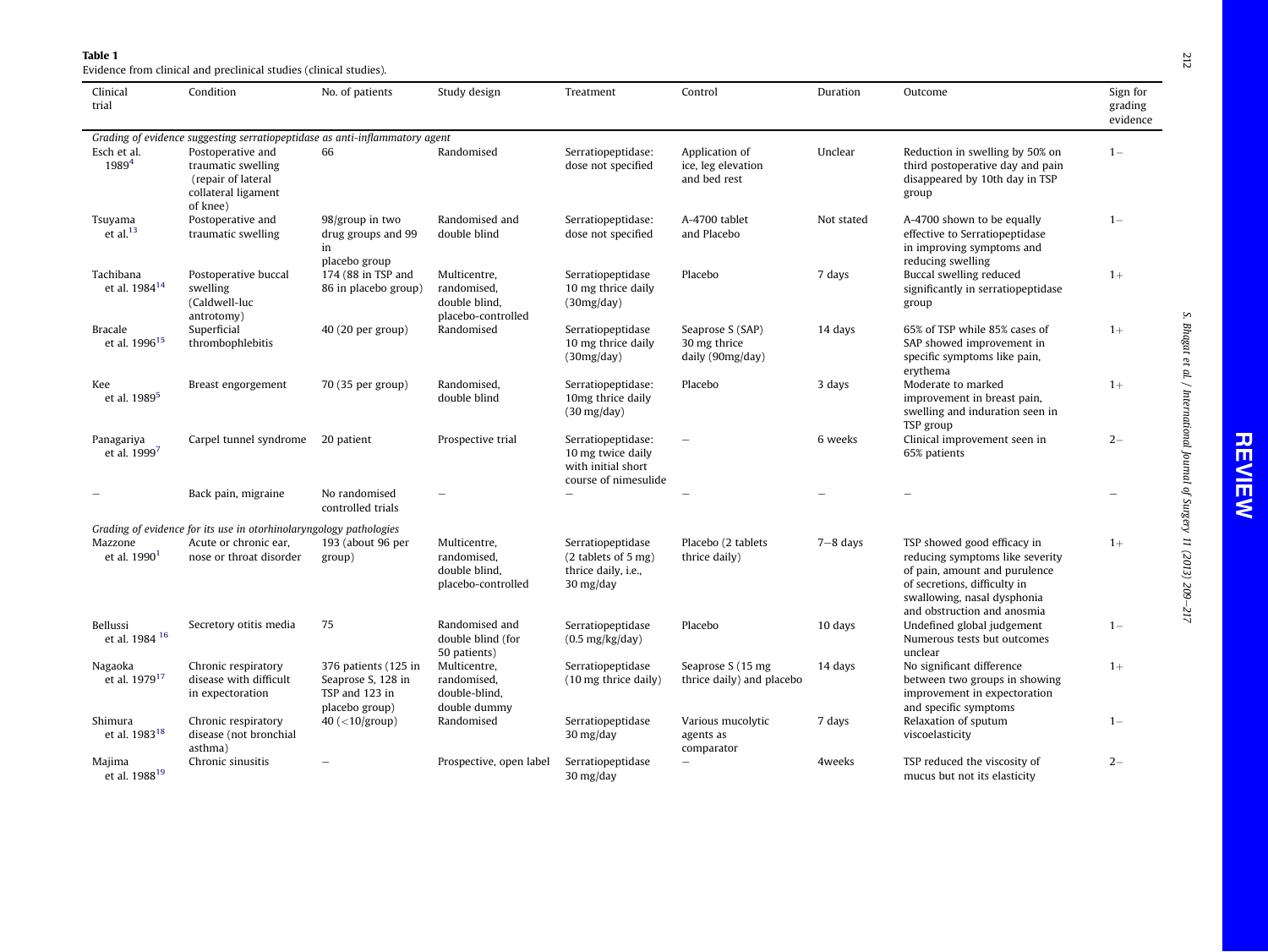| Nakamura<br>et al. 2003 $^{20}$              | Chronic airway disease                                                           | 29 patient (15 in<br>treatment and 14 in<br>non-treatment<br>group)               | Randomized.<br>open label trial<br>with non-treatment<br>control group                  | Serratiopeptidase<br>$30 \frac{\text{mg}}{\text{day}}$                   | No treatment                                                                                                    | 4 weeks                                                  | TSP treatment decreased<br>sputum weight, % solid<br>component, viscosity and<br>elasticity, sputum neutrophil<br>count, and other symptoms                                                                   | $1 -$ |
|----------------------------------------------|----------------------------------------------------------------------------------|-----------------------------------------------------------------------------------|-----------------------------------------------------------------------------------------|--------------------------------------------------------------------------|-----------------------------------------------------------------------------------------------------------------|----------------------------------------------------------|---------------------------------------------------------------------------------------------------------------------------------------------------------------------------------------------------------------|-------|
|                                              | Grading of evidence for its role in increasing antimicrobial efficacy            |                                                                                   |                                                                                         |                                                                          |                                                                                                                 |                                                          |                                                                                                                                                                                                               |       |
| Okumura<br>et al. 1977 <sup>21</sup>         | Osteoarticular<br>infection                                                      | 8 patient                                                                         | Prospective, open<br>label                                                              | Serratiopeptidase<br>30 mg/day $+$<br>sulbenicillin                      | Sulbenicillin<br>alone                                                                                          | 6 days                                                   | TSP increased transfer of<br>sulbenicilin into exudates                                                                                                                                                       | $2 -$ |
| Brewer science<br>library 1999 <sup>22</sup> | Perennial rhinitis.<br>chronic rhinitis<br>with sinusitis, chronic<br>bronchitis | 93 patient                                                                        | Randomized, double<br>blind                                                             | Serratiopeptidase $+$<br>Cephalexin                                      | $Placebo +$<br>Cephalexin                                                                                       |                                                          | TSP group showed improvement<br>in rhinorrhoea, nasal stuffiness.<br>coryza and paranasal sinus<br>shadow                                                                                                     | $1 -$ |
| Koyama<br>et al. $1986^{23}$                 | Lung cancer patients<br>undergoing<br>thoracotomy                                | 35 patient (18 in<br>$s$ erratio + cefotiam<br>and 17 in cefotiam<br>alone group) | Randomized, open<br>label                                                               | Serratiopeptidase<br>(20 mg three times)<br>per day $)+$<br>Cefotiam 2 g | Cefotiam 2 g<br>single dose                                                                                     | Prophylaxis<br>before surgery<br>(days not<br>mentioned) | TSP group had significant higher<br>level of antibiotic in tissues                                                                                                                                            | $1 -$ |
|                                              | Grading of evidence for use of serratiopeptidase in dentistry                    |                                                                                   |                                                                                         |                                                                          |                                                                                                                 |                                                          |                                                                                                                                                                                                               |       |
| Khateeb<br>et al. 2008 $^{24}$               | Surgical removal of<br>symmetrically<br>impacted mandibular<br>third molars      | 24                                                                                | Prospective, intra-<br>individual,<br>randomized, double-<br>blind.<br>Cross-over study | Serratiopeptidase<br>$5$ mg + Paracetamol<br>$1000$ mg                   | $Placebo +$<br>paracetamol<br>$1000$ mg                                                                         | 7 days                                                   | TSP group showed significant<br>reduction in extent of cheek<br>swelling and pain intensity but<br>no difference in mean maximal<br>interincisal distance between 2 groups.                                   | $1+$  |
| Chopra D<br>et al. 2009 <sup>25</sup>        | Postoperative sequel<br>following removal of<br>impacted 3 <sup>rd</sup> molar   | 150 patient divided<br>randomly into<br>5 groups                                  | Randomized, double-<br>blind,<br>placebo-controlled<br>trial                            | Serratiopeptidase<br>(20 mg thrice daily)                                | Ibuprofen 600 mg<br>or betamethasone<br>$0.5$ mg or<br>paracetamol 1 g<br>or placebo each<br>given thrice daily | 7 days                                                   | TSP group showed less mean<br>pain scores and swelling as<br>compared to placebo but<br>difference not statistically<br>significant. Also TSP not superior<br>when compared to ibuprofen<br>and betamethasone | $1+$  |
| Surachai<br>et al. $26$                      | Postoperative swelling<br>after removal of<br>impacted molars                    | $40(20$ per group)                                                                | Not stated                                                                              | Serratiopeptidase<br>(5 mg thrice daily)                                 | No medication                                                                                                   | 5 days                                                   | No significant difference in<br>degree of facial swelling and<br>maximum mouth opening seen<br>in two groups                                                                                                  | $2 -$ |

TSP: serratiopeptidase, and SAP: seaprose.

S. Bhagat et al. / International Journal of Surgery 11 (2013) 209

 $-217$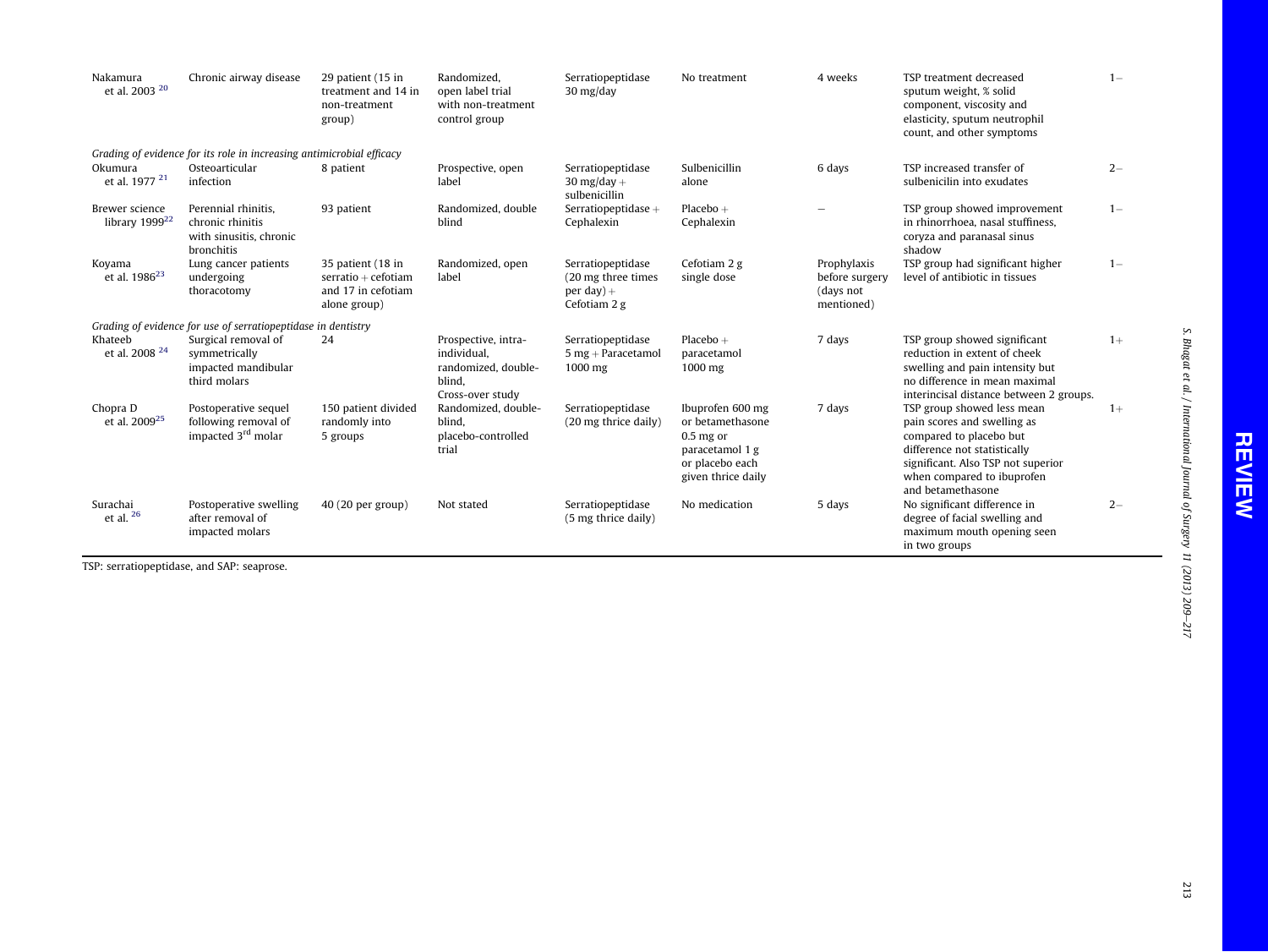S. Bhagat et al. / International Journal of Surgery 11 (2013) 209

S. Bhagat et al. / International Journal of Surgery 11  $(2013)$  209–217

<span id="page-5-0"></span>

| Table 2 |                                                                       |  |
|---------|-----------------------------------------------------------------------|--|
|         | Evidence from clinical and preclinical studies (preclinical studies). |  |

| Pre-clinical study                     | Condition                                                         | Animals                       | Treatment                                                                                               | Control                                                                                   | Duration                                                        | Outcome                                                                                                                                                                         | Conclusion                                                               |
|----------------------------------------|-------------------------------------------------------------------|-------------------------------|---------------------------------------------------------------------------------------------------------|-------------------------------------------------------------------------------------------|-----------------------------------------------------------------|---------------------------------------------------------------------------------------------------------------------------------------------------------------------------------|--------------------------------------------------------------------------|
| Mecikoglu<br>et al. 2006 <sup>28</sup> | Peri-prosthetic<br>infection                                      | Rats, number<br>not specified | Serratiopeptidase<br>$(TSP) + Antibiotic$<br>$(TSP + A)$                                                | Non-treatment (NT)<br>and antibiotic (A)<br>alone groups                                  | 2 weeks                                                         | Infection persisted in 63.2%<br>in NT, 37.5% in A alone and<br>5.6% in $TSP + A$ group                                                                                          | TSP effectively eradicated infection<br>and enhanced antibiotic efficacy |
| Ishihara et al.<br>198329              | Pleuritis and<br>pneumonitis                                      | <b>Rabbits</b>                | Serratiopeptidase<br>$(TSP) + Cefotiam(C)$                                                              | Cefotiam alone                                                                            | 30 minutes after<br>injection in jugular<br>vein                | TSP increased plasma<br>concentration of cefotiam<br>in both conditions but<br>tissue concentration<br>increased only in pneumonitis<br>group a no change in pleuritis<br>group | TSP $\uparrow$ cefotiam efficacy                                         |
| Aratani et al.<br>1980 <sup>30</sup>   | Gingival infection<br>by staphylococci                            | Rat                           | Serratiopeptidase<br>$(20 \text{ mg/kg}) +$ four<br>different antimicro-bials<br>(100 mg/kg per orally) | Antimicrobials alone<br>(Ciclacillin or<br>ampicillin or<br>cephalexin or<br>minocycline) | Not mentioned                                                   | TSP $\uparrow$ gingival concentration<br>of all four antimicrobial                                                                                                              | TSP enhanced the efficacy of<br>antimicrobials                           |
| Kase et al.<br>$1982^{31}$             | Subacute<br>bronchitis                                            | Rabbit                        | Serratiopeptidase<br>$(20 \frac{mg}{kg})$                                                               | Seaprose (SAP)<br>$30 \frac{\text{mg}}{\text{kg}}$                                        | After intra-duodenal<br>administration                          | TSP and SAP significantly<br>reduced viscosity of sputum<br>$(p < 0.05)$ at 1-3 h and 4-6 h,<br>respectively                                                                    | Both enzymes have mucolytic<br>activity                                  |
| Jadav et al.<br>$2010^{32}$            | Paw edema<br>model                                                | Albino rats                   | Serratiopeptidase<br>$(TSP)$ 10 and 20 mg/kg                                                            | <b>Diclofenac</b><br>$0.5 \text{ mg/kg}$                                                  | $1, 2, 4$ and $8$ h after<br>intraplantar formalin<br>injection | TSP at both doses significantly<br>inhibited acute inflammation<br>of paw ( $p < 0.0001$ ) and result<br>comparable with diclofenac                                             | TSP significantly showed<br>anti-inflammatory activity.                  |
| Viswanatha<br>Swamy 2008 <sup>33</sup> | Hind paw edema<br>model and cotton<br>pellet induced<br>granuloma | Albino rats                   | Serratiopeptidase (TSP)                                                                                 | Chymotrypsi (Ch),<br>Trypsin (T) and<br>2Aspirin (As)                                     | 3 <sub>h</sub>                                                  | TSP showed better<br>anti-inflammatory activity as<br>compared to Ch, T, and As                                                                                                 | Serratiopeptidase showed<br>significant anti-inflammatory<br>activity    |

TSP: serratiopeptidase, A: antibiotic, and SAP: seaprose.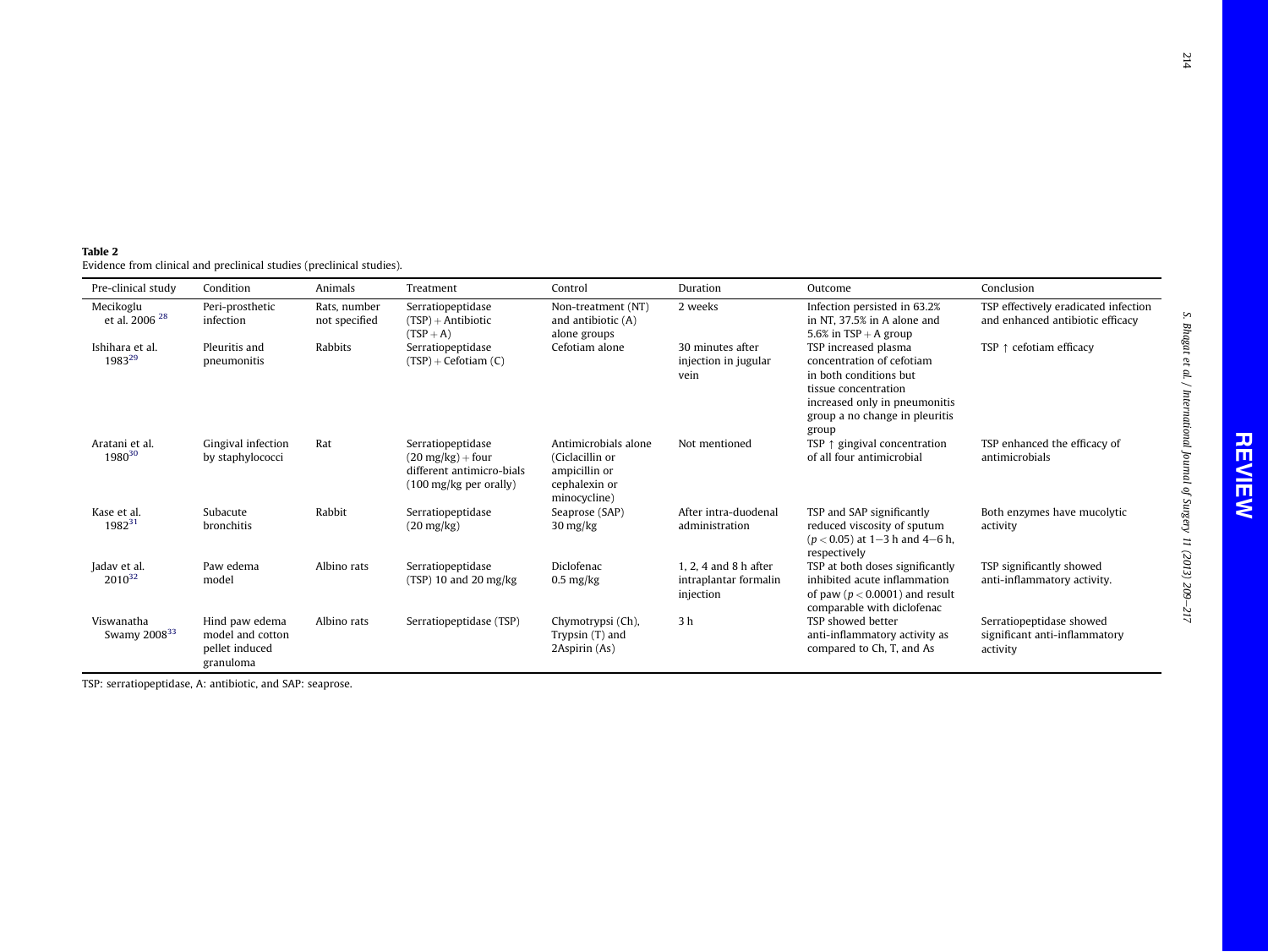The enzyme helps the emerging moth to dissolve its cocoon. Serratiopeptidase is produced by purification from culture of Serratia E-15 bacteria.<sup>[37](#page-7-0)</sup>

## 5. Chemistry

Several strains of bacteria have been isolated from the intestinal canal of silk worms,<sup>[38](#page-7-0)</sup> of which five species of Serratia have been identified which are all gelatinoytic and produce extracellular protease. These include S. indica, S. marcescens, S. plymuthica, S. piscatorum, S. species E-15. $37$  Out of these Serratia species strain E-15 produces proteases over three times as much as that produced by Serratia marcescens, which is a known protease-producing organism. The Serratia protease enzyme has a molecular weight of 45,000–60,000 and is a metalloprotease containing a zinc atom which is important for its proteolytic activity. The amino acid sequence deduced from the nucleotide sequence of the gene encoding for the enzyme reveals that the mature protein of the Serratia protease consists of 470 amino acids.<sup>[39](#page-7-0)</sup> The enzyme was characterized to be free of any sulphur-containing aminoacids like cysteine and methionine. It has been shown that such a type of enzyme protein was found as a protease in Pseudomonas aerugi $n$ osa<sup>[40](#page-8-0)</sup> and Aspergillus oryzae.<sup>41</sup> The enzyme showed maximal activity at pH 9.0 and at a temperature of 40 $\degree$ C. The enzyme is completely inactivated by heating at 55 °C for 15 min.<sup>[37](#page-7-0)</sup>

## 6. Pharmacokinetics

After oral administration, Serratiopeptidase is absorbed through the intestines and transported directly into the bloodstream.<sup>[42,43](#page-8-0)</sup> But being a peptide there would be a high propensity of this enzyme to undergo enzymatic degradation in the gastrointestinal tract and low membrane permeability due to the hydrophilic nature of peptides and proteins in general.<sup>[44,45](#page-8-0)</sup> So these factors could lead to low bioavailability of this enzyme when used therapeutically.

The intestinal absorption of Serratiopeptidase was assessed by measuring its concentration in plasma, lymph and extract of inflammatory tissue of rats by sandwich enzyme immunoassay (EIA) technique. $42,43$  Serratiopeptidase was administered orally to rats and was detected from plasma at  $\geq$ 30 mg/kg dose and in lymph at  $\geq$ 1 mg/kg. Its concentrations in plasma and lymph were dose dependent. It was seen that the peak concentration in plasma and lymph at a dose of 100 mg/kg were  $0.87 \pm 0.41$  and  $43 \pm 42$  ng/ml, respectively, and this peak plasma concentration was achieved  $0.25-0.5$  h after the dose and disappeared by 6 h. Serratiopeptidase was also detected in carrageenan-induced inflammatory tissue in animals at concentrations higher than that in plasma. It was concluded in the study that Serratiopeptidase is absorbed from the intestine, distributed to the inflammatory site via blood or lymph. Thus, indicating that orally administered Serratiopeptidase is absorbed from intestinal tract and reaches circulation in an enzy-matically active form.<sup>[42,43](#page-8-0)</sup> In rat blood it exists as a complex with plasma protease inhibitor alpha-1 macroglobulin  $(\alpha_1 M)$  with a molar binding ratio of 1:1 which helps to mask its antigenicity but still retains  $20\%$  of its original caseinolytic activity.<sup>[3](#page-7-0)</sup> However, pharmacokinetic data including its oral bioavailability in humans is not mentioned anywhere nor is the specific concentration required for its therapeutic action.

#### 7. Pharmacodynamics

Serratiopeptidase is thought to work in three ways.

1. Anti-inflammatory: serratiopeptidase reduces swelling by the process of decreasing the amount of fluid in the tissues,

thinning the fluid, and by facilitating the drainage of fluid. In addition, its enzyme activity dissolves dead tissue surrounding the injured area so that healing is accelerated.<sup>[5,6](#page-7-0)</sup> It may also act by modifying cell-surface adhesion molecules that guide inflammatory cells to their target site of inflammation. These adhesion molecules play an important role in the development of arthritis and other autoimmune diseases.<sup>[6](#page-7-0)</sup>

- 2. Analgesic: it may help alleviate pain by inhibiting the release of pain-inducing amines like bradykinin from inflamed tissues.<sup>[1](#page-7-0)</sup>
- 3. Fibrinolytic/caseinolytic: it may be beneficial in atherosclerotic disease as it acts by breaking down fibrin and other dead or damaged tissue without harming living tissue. This could enable the dissolution of blood clots, and atherosclerotic plaques.<sup>[22](#page-7-0)</sup>

## 8. Formulation

Being a protein the major challenge in developing a formulation for this enzyme has been to retain the backbone and folding structure of this enzyme protein during manufacturing, storage and also during digestion and absorption in the stomach and intestines. $46$  To overcome degradation by enzymes in the gastrointestinal tract, Serratiopeptidase is available as an enteric coated tablet. This enteric coating consists of pH sensitive polymers which remains intact in the gastric acidic  $pH(1.5-3.5)$  and solubilises in the more favourable alkaline pH  $(6.5-7.6)$  of the small intestines.<sup>47</sup>

## 9. Safety

There are not many published reports of Adverse Drug Reactions (ADRs) to Serratiopeptidase. The only information available is drug companies monographs. The ADRs include allergic skin reactions which could range from dermatitis to extreme cases of Stevens-Johnson syndrome or erythema multiforme, muscle aches and joint pains, gastric disturbances like anorexia, nausea and abdominal upset, cough rarely pneumonitis<sup>48</sup> and coagulation abnormalities.

## 10. Dosage

The dose which has been used in clinical studies and mentioned in drug monographs ranges from 10 mg to 60 mg per day. It has to be taken on an empty stomach or at least two hours after eating, and no food should be consumed for about half an hour after taking Serratiopeptidase. The recommended dose of Serratiopeptidase for specific indications, in particular is not mentioned anywhere.

The enzyme activity is measured in units. Serratiopeptidase 10 mg is equal to 20,000 units of enzyme activity.

## 11. Drug interactions

There are no clinical studies reporting any drug interactions. The only available information is by drug company monographs.

If administered along with Warfarin, Clopidogrel or Aspirin as well as with other natural remedies such as garlic, fish oil and turmeric, there may be increased risk of bleeding or bruising.

#### 12. Discussion

Serratiopeptidase, a proteolytic enzyme, has been used for almost 40 years in Japan and Europe for pain and inflammation. It is usually available as a fixed dose combination with various Non Steroidal Anti-inflammatory Drugs (NSAIDs) like diclofenac, aceclofenac, paracetamol. It is also given along with various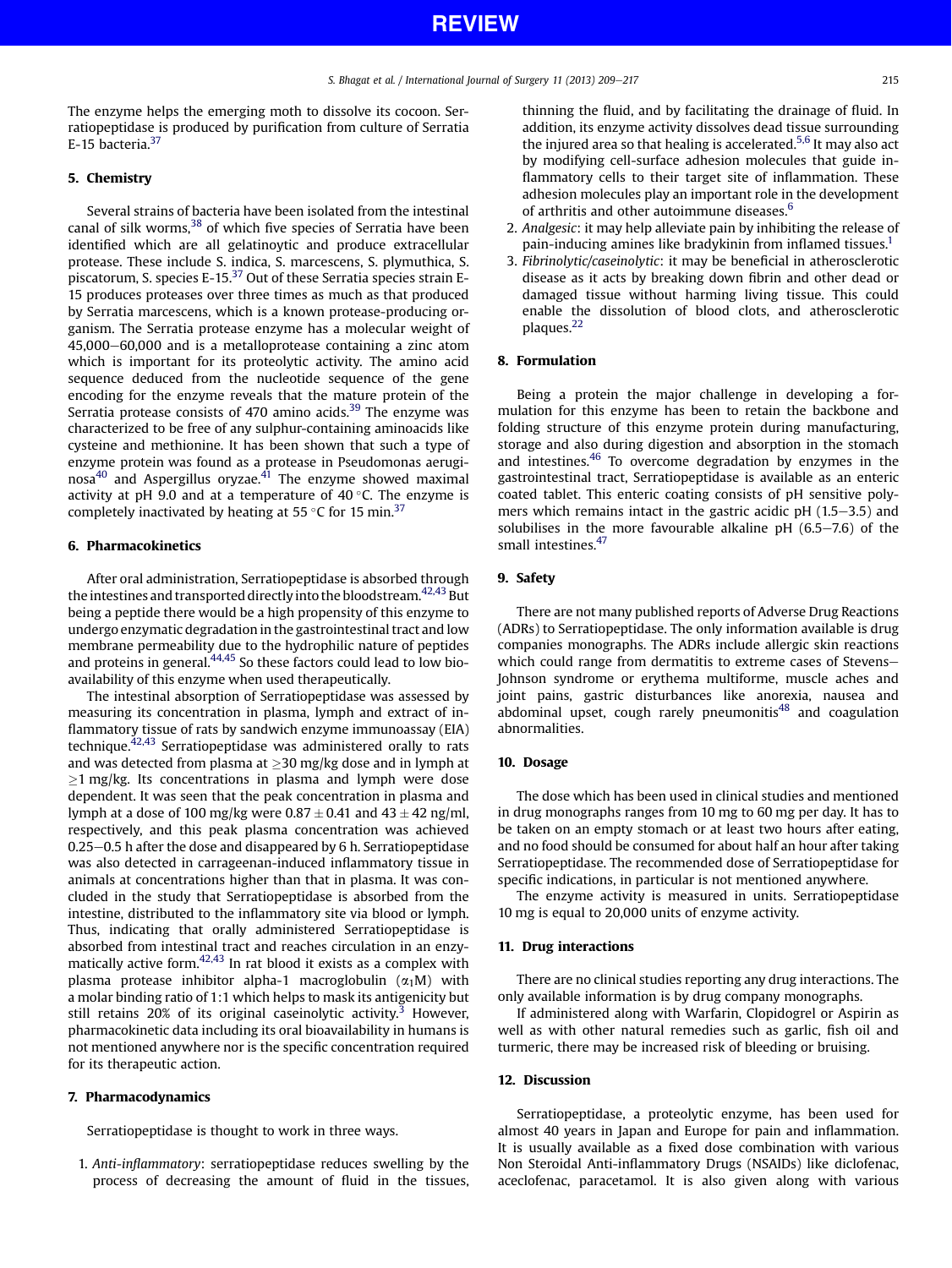<span id="page-7-0"></span>antimicrobials to increase their tissue penetration, e.g. cephalexin, cefotiam, sulbenicillin, etc., by its proteolytic effects.

When combined with NSAIDs it acts as an anti-inflammatory agent. But the efficacy of Serratiopeptidase alone as an antiinflammatory agent needs to be evaluated in a more elaborate way. In particular the analgesic activity of Serratiopeptidase, which is said to be due to its ability to block the release of biogenic amines, needs to be evaluated in a more comprehensible way by using appropriate analgesic animal screening models. The evidence showing its anti-atherosclerotic effects is only anecdotal. Thus, further extensive clinical studies are needed to prove its worth to be used as a health supplement. There are 2 animal and 8 clinical studies (including 2 studies in dental patients) supporting its use as anti-inflammatory agent but larger, well-designed, controlled trials are warranted to clearly prove its efficacy. Also data on tolerability and long-term safety of this enzyme is lacking. This may be of particular relevance when it is prescribed to patients for antiatherosclerotic effects.

During the preparation of this review we have done a thorough search of the literature to include all the relevant studies dealing with the efficacy of Serratiopeptidase, but it is possible that some studies may have been missed which have not been published or registered with any of these search engines. Further retrieving all the information from the past is not always possible. Moreover, during grading using SIGN checklist, separate reviewers did the grading and then coordinated together to validate the final grading. Any disagreement between the two reviewers was resolved by discussion with the third reviewer. This was done to minimise bias but still the risk of bias cannot be ruled out completely.

Until there is clear scientific evidence supporting the efficacy of Serratiopeptidase as anti-inflammatory, analgesic and antiatherosclerotic agent, it is not rationale to prescribe this enzyme on the basis of few studies whose scientific credibility is still not very clear. Thus in future, more well-designed, active comparator controlled trials are needed to clearly define the beneficial effects of this natural enzyme claiming to possess miraculous properties.

## Author contribution

Evidence acquisition, Evidence synthesis, Drafting the article, Manuscript preparation: Dr. Shivani Bhagat.

Evidence acquisition, Evidence synthesis, Manuscript editing: Dr. Monika Agarwal.

Manuscript review, Overall guidance: Dr. Vandana Roy.

Other grants or funding source Not applicable.

Conflicts of interest statement

No conflicts of interest with any entity.

#### References

- 1. Mazzone A, Catalani M, Costanzo M, Drusian A, Mandoli A, Russo S, et al. Evaluation of Serratia-peptidase in acute or chronic inflammation of otorhinolaryngology pathology: a multicentre, double-blind, randomized trial versus placebo. J Int Med Res 1990;18:379-88.
- 2. Yamasaki H, Tsuji H, Siki K. Anti-inflammatory action of a protease, TSP, produced by serratia. Folia Pharmacol Japan  $1967;63:302-14$ .
- 3. Kakinuma A, Moriya N, Kawahara K, Sugino H. Repression of fibrinolysis in scalded rats by administration of serratia protease. Biochem Pharmaco 1982;31:  $2861 - 6$
- 4. Esch PM, Gerngross H, Fabian A. Reduction of postoperative swelling. Objective measurement of swelling of the upper ankle joint in treatment with serrapeptase-a prospective study. Fortschr Med 1989;107:67-8. 71-2.
- 5. Kee WH, Tan SL, Lee V, Salmon YM. The treatment of breast engorgement with Serrapeptase (Danzen); a randomized double-blind controlled trial. Singapore Med J 1989;30:48-54.
- 6. Klein G, Kullich W. Short-term treatment of painful osteoarthritis of the knee with oral enzymes. A randomized, double-blind study versus diclofenac. Clin Drug Invest 2000:19:15-23.
- 7. Panagariya A, Sharma AK. A preliminary trial of serratiopeptidase in patients with carpal tunnel syndrome. *J Assoc Physicians India* 1999; $47:1170-2$ .
- 8. Sherry S, Fletcher AP. Proteolytic enzymes: a therapeutic evaluation. Clin Pharmacol Ther  $1960; 19:202-26$ .
- 9. Ambrus JC, Lassman HB, De Marchi JJ. Absorption of exogenous and endogenous proteolytic enzymes. Chem Pharmacol Ther 1967:8:362-7. 10. Miller JM, Opher AW. The increased proteolytic activity of human blood serum
- after oral administration of bromelain. Exp Med Surg 1964:22:277-80.
- 11. Liberati A, Altman DG, Tetzlaff J, Mulrow C, Gotzsche PC, Loannidis JPA, et al. The PRISMA statement for reporting systematic reviews and meta-analysis of studies that evaluate health care interventions: Explanation and Elaboration. PLOS Medicine 2009;6(7):e1000100.
- 12. Scottish Intercollegiate Guidelines Network. SIGN 50: a guideline developer's handbook. [www.sign.ac.uk/pdf/sign50.pdf](http://www.sign.ac.uk/pdf/sign50.pdf) [assessed 24.06.12].
- 13. Tsuyama N, Yoshio Oi, Makoto F. Clinical evaluation on anti-swelling drug-A-4700 (Reparil tablet) in orthopaedic field. A comprehensive double blind controlled trial compared with serratiopeptidase and placebo in 20 orthopedic clinics. Rinsho Hyoka (Clin Eval)  $1977:5:535-75.$
- 14. Tachibana M, Mizukoshi O, Harada Y, Kawamoto K, Nakai Y. A multi-centre, double-blind study of serrapeptase versus placebo in post-antrotomy buccal swelling. Pharmatherapeutica 1984;3:526-30.
- 15. Bracale G, Selvetella L. Clinical study of the efficacy of and tolerance to Seaprose S in inflammatory venous disease. Controlled study versus serratio-peptidase. Minerva Cardioangiol 1996;44:515-24.
- 16. Bellussi L, Ciferri G, De SE, Passali D. Effect of 2-(alpha-thenoylthio)propionylglycine in treatment of secretory otitis media. Curr Ther Res 1984;36:596-605.
- 17. Nagaoka S, Tanaka M, Tsubura E. A double-blind clinical study on the expectorant effect of Seaprose-S. Rinsho Hyoka (Clin Eval) 1979;7:205-32.
- 18. Shimura S, Okubo T, Maeda S, Aoki T, Tomioka M, Shindo T, et al. Effect of expectorants on relaxation behavior of sputum viscoelasticity in vivo. Biorheology  $1983;20:677-83$ .
- 19. Majima Y, Inagaki M, Hirata K, Takeuchi K, Morishita A, Sakakura Y. The effect of an orally administered proteolytic enzyme on the elasticity and viscosity of nasal mucus. Arch Otorhinolaryngol 1988;244:355-9.
- 20. Nakamura S, Hashimoto Y, Mikami M, Yamanaka E, Soma T, Hino M, et al. Effect of the proteolytic enzyme serrapeptase in patients with chronic airway disease. Respirology 2003;8:316-20.
- 21. Okumura H, Watanabe R, Kotoura Y, Nakane Y, Tangiku O. Effects of a proteolytic-enzyme preparation used concomitantly with an antibiotic in osteoarticular infections. Jpn J Antibiot 1977;30:223-7.
- 22. Brewer Science Library website.1999.
- 23. Koyama A, Mori J, Tokuda H,Waku M, Anno H, Katayama T, et al. Augmentation by serrapeptase of tissue permeation by cefotiam. Jpn J Antibiot 1986;39:761-71.
- 24. Khateeb TA, Nusair Y. Effect of the proteolytic enzyme serrapeptase on swelling, pain and trismus after surgical extraction of mandibular third molars. Int J Oral Maxillofac Surg 2008;37:264-8.
- 25. Chopra D, Rehan HS, Mehra P, Kakkar AK. A randomized, double-blind, placebo-controlled study comparing the efficacy and safety of paracetamol, serratiopeptidase, ibuprofen and betamethasone using the dental impaction pain model. Int J Oral Maxillofac Surg 2009;38:350-5.
- 26. Surachai. A postoperative study in dental patients after extraction of third molar 1981. 27. <http://www.medicine.ox.ac.uk/bandolier/booth/alternat/serrapep.html>
- [assessed 01.05.11].
- 28. Mecikoglu M, Saygi B, Yildirim Y, Karadag-Saygi E, Ramadan SS, Esemenli T. The effect of proteolytic enzyme serratiopeptidase in the treatment of experimental implant-related infection. J Bone Joint Surg Am 2006;88:1208-14.
- 29. Ishihara Y, Kitamura S, Takaku F. Experimental studies on distribution of cefotiam, a new beta-lactam antibiotic, in the lung and trachea of rabbits. II. Combined effects with serratiopeptidase. Jpn J Antibiot 1983;36:2665-70.
- 30. Aratani H, Tateishi H, Negita S. Studies on the distribution of antibiotics in the oral tissues: Experimental staphyloccal infection in rats, and effect of serratiopeptidase on the distribution of antibiotics. Jpn J Antibiot 1980;33:623-35.
- 31. Kase Y, Seo H, Oyama Y, Sakata M, Tomoda K, Takahama K, et al. A new method for evaluating mucolytic expectorant activity and its application. Forsch Drug Res 1982;32:4.
- 32. Jadav SP, Patel NH, Shah TG, Gajera MV, Trivedi HR, Shah BK. Comparison of anti-inflammatory activity of serratiopeptidase and diclofenac in albino rats. J Pharmacol Pharmacother 2010;1:116-7.
- 33. ViswanathaSwamy AHM, Patil PA. Effect of some clinically used proteolytic enzymes on inflammation in rats. Indian J Pharm Sci 2008;70:114-7.
- 34. Sadanobu K, Shoji T, Nishimura Y, Miyazaki S. Effect of combination therapy with Danzen tablets and antibiotics for acute cystitis. Acta Urol Japon 1967;13:853-7.
- 35. Aso T, Noda Y, Matsuura S, Nishimura T. Breast engorgement and its treatment: clinical effects of Danzen, and anti-inflammatory enzyme preparation. World Obstet Gynaecol 1981;33:371-9.
- 36. Maurya P, Bajpai M. Study of secnidazole-serratiopeptidase alginate/HPMC gels for periodontal delivery. Int J PharmTech Res  $2011; 3:1488 - 94$ .
- 37. Miyata K, Maejima K, Tomoda K, Isono M. Serratia protease part I. Purification and general properties of the enzyme. Agr Biol Chem 1970;34:310-8.
- 38. Kodama R, Nakasuji Y, Yamauchi S, Nishio M. J Sericult Sci 1965;34:206.
- 39. Nakahama K, Yoshimura K, Marumoto R, Kikuchi M. Cloning and sequencing of Serratia protease gene. Nucl Acids Res 1986;14:5843-55.